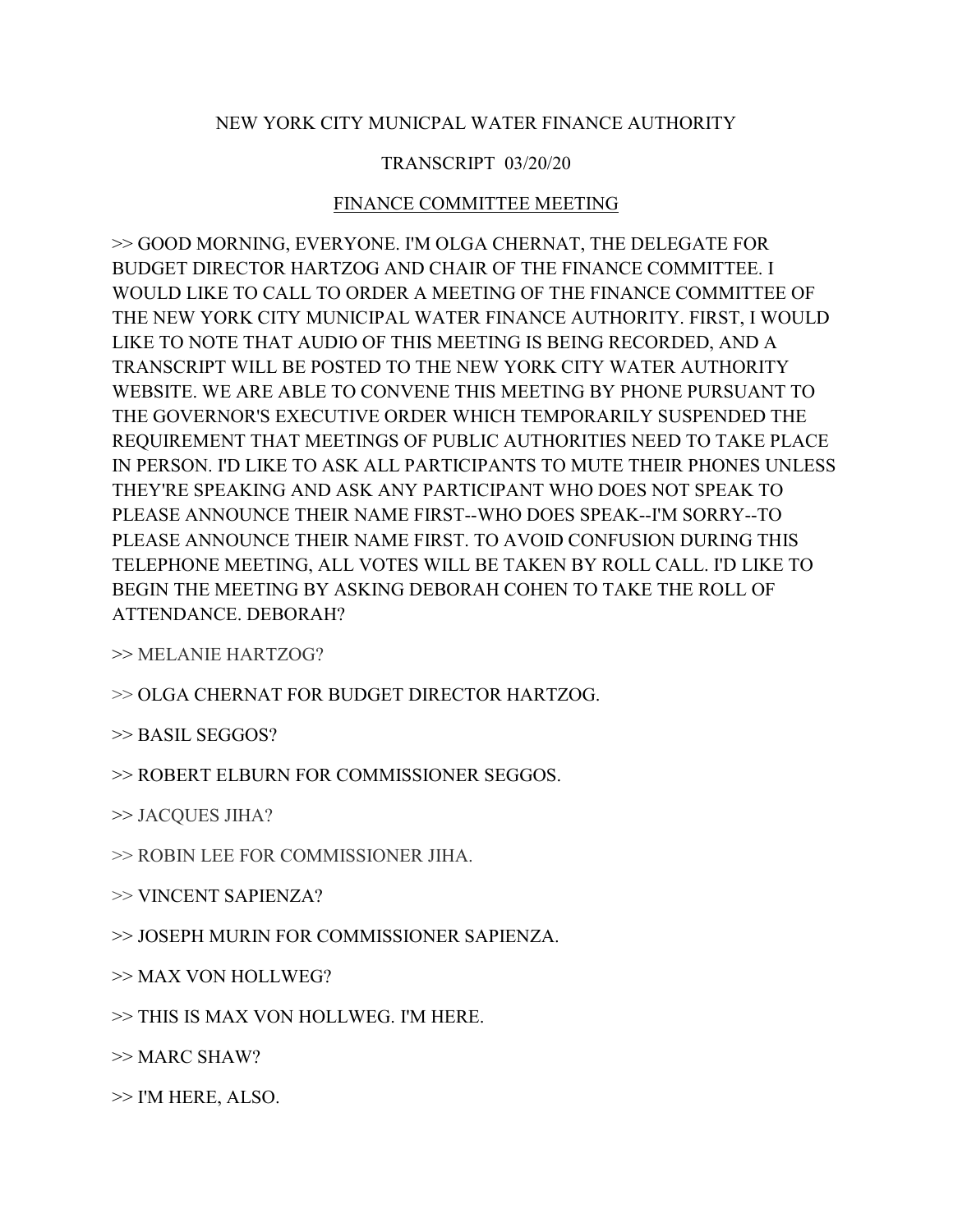>> WE HAVE A QUORUM.

>> THANK YOU, DEBORAH. THE FIRST ITEM ON THE AGENDA IS A RESOLUTION APPROVING THE MINUTES OF THE FINANCE COMMITTEE MEETING OF JANUARY 22, 2020. THE MINUTES HAVE BEEN CIRCULATED FOR THE COMMITTEE'S REVIEW. DEBORAH, DIDN'T WE MEET IN FEBRUARY?

>> YES. SORRY. IT SHOULD BE FEBRUARY 27.

>> OK. SORRY, GUYS. THE FIRST ITEM ON THE AGENDA IS A RESOLUTION APPROVING THE MINUTES OF THE FINANCE COMMITTEE MEETING OF FEBRUARY 27, 2020. THE MINUTES HAVE BEEN CIRCULATED FOR THE COMMITTEE'S REVIEW. ARE THERE ANY CHANGES OR COMMENTS? HEARING NO CHANGES OR COMMENTS, I WILL NOW CALL THE ROLL FOR VOTE. DELEGATE REPRESENTING COMMISSIONER BASIL SEGGOS, HOW DO YOU VOTE?

 $\gg$  AYE.

>> DELEGATE REPRESENTING COMMISSIONER JIHA, HOW DO YOU VOTE?

 $>>$  AYE.

>> DELEGATE REPRESENTING COMMISSIONER SAPIENZA, HOW DO YOU VOTE?

 $>>$  AYE.

>> MR. VON HOLLWEG, HOW DO YOU VOTE?

 $\gg$  AYE.

>> MR. SHAW, HOW DO YOU VOTE?

 $>>$  AYE.

>> AND I, REPRESENTING BUDGET DIRECTOR HARTZOG, VOTE IN FAVOR OF THE PROPOSED RESOLUTION. THE COMMITTEE HAS UNANIMOUSLY APPROVED THE RESOLUTION. WITH YOUR PERMISSION, I'D LIKE TO HANDLE THE NEXT 3 ITEMS ON THE AGENDA TOGETHER. THE NEXT 3 ITEMS ON THE AGENDA RECOMMEND TO THE BOARD OF DIRECTORS THAT THEY APPROVE THE AUTHORITY'S SUPPLEMENTAL RESOLUTION NUMBER 156 AUTHORIZING THE ISSUANCE OF FISCAL 2020 SERIES FF SECOND GENERAL RESOLUTION WATER AND SEWER SYSTEM BONDS, SUPPLEMENTAL RESOLUTION NUMBER 157 AUTHORIZING THE ISSUANCE OF FISCAL 2020 SERIES GG SECOND GENERAL RESOLUTION WATER AND SEWER SYSTEM BONDS, AND SUPPLEMENTAL RESOLUTION NUMBER 85 AUTHORIZING THE ISSUANCE OF FISCAL 2020 SERIES "A" GENERAL RESOLUTION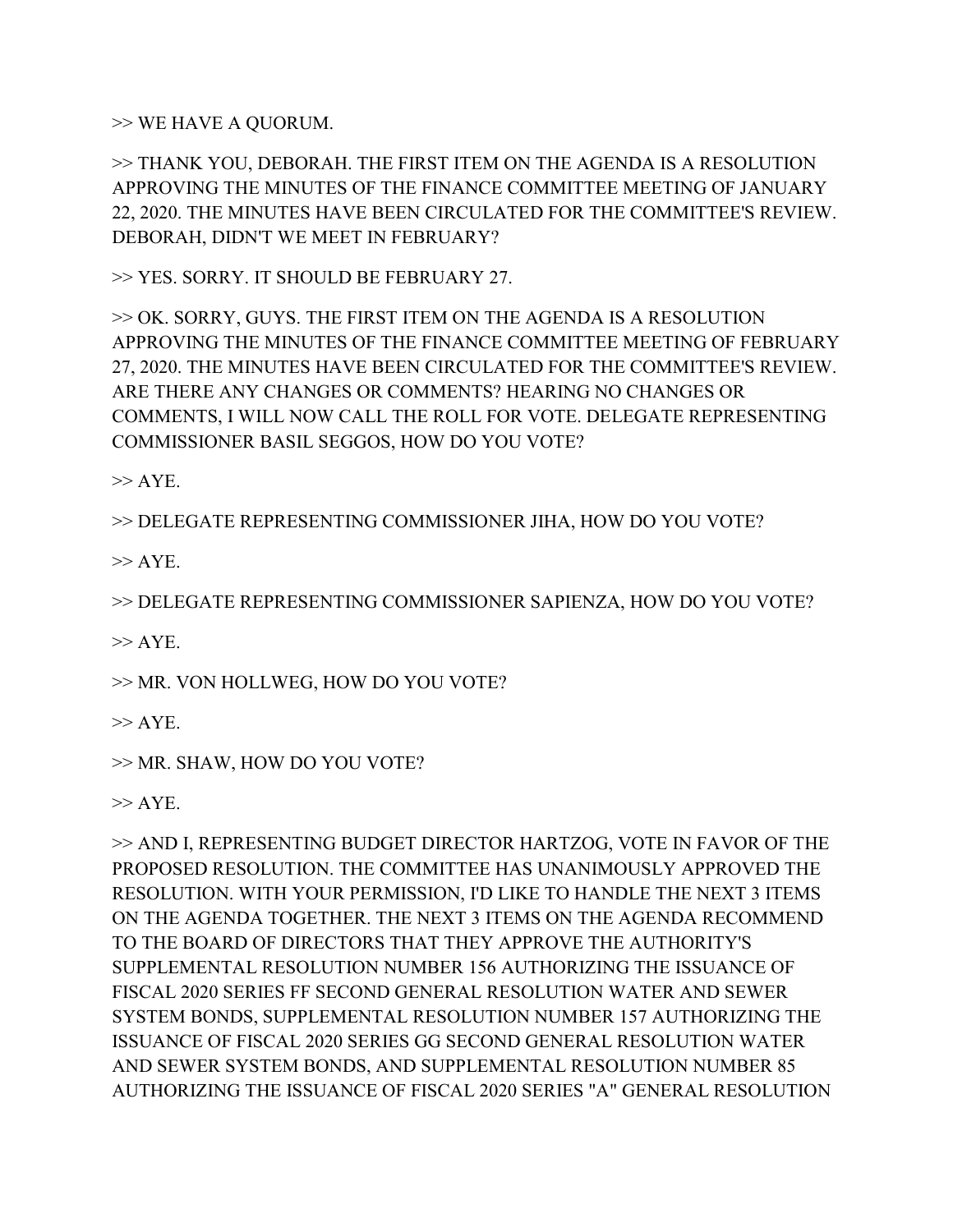WATER AND SEWER SYSTEM BONDS. BEFORE DISCUSSING THE PROPOSED ISSUANCES, I WOULD LIKE TO GIVE YOU A BRIEF OVERVIEW OF THE CURRENT TRENDS FOR MARKET CONDITIONS TO GIVE YOU CONTEXT OF WHY WE'RE ASKING YOU TO APPROVE THE RESOLUTIONS AUTHORIZING ISSUANCE OF SECOND RESOLUTION BONDS AND ONE RESOLUTION AUTHORIZING ISSUANCE OF FIRST RESOLUTION BONDS WITH ALL 3 RESOLUTIONS HAVING FAIRLY BROAD AUTHORIZATION PARAMETERS OF NOT TO EXCEED 600 MILLION PER AMOUNT EACH AND NOT TO EXCEED TRUE INTEREST COSTS OF 6% EACH. FURTHER, ALL 3 RESOLUTIONS ALLOW ISSUANCE OF BONDS FOR EITHER NEW MONEY PURPOSE OR FOR REFUNDING PURPOSES OR A COMBINATION OF THEM BOTH. JUST LIKE ALL OF US ARE EXPERIENCING DISRUPTION IN OUR NORMAL LIVES ON A PERSONAL LEVEL, THE GENERAL ECONOMY OF THE CITY AND THE COUNTRY HAVE BEEN DISRUPTED BY THE EFFORTS TO CONTAIN THE SPREAD OF COVID-19 VIRUS OUTBREAK. IN RESPONSE TO THE ECONOMIC UPHEAVAL, FINANCIAL MARKETS ARE ALSO EXPERIENCING TREMENDOUS VOLATILITY. THE DOW JONES INDUSTRIAL AVERAGE CLOSED YESTERDAY DOWN 32% SINCE ITS 52-WEEK HIGH IN MID FEBRUARY. MUNICIPAL MARKETS WHICH, UNDER NORMAL CONDITIONS, USUALLY FOLLOWS U.S. TREASURE MARKETS AND IS OFTEN CONSIDERED A FLIGHT-TO-SAFETY MARKET DECOUPLED FROM THE TREASURY MARKET WITH RATES RISING OVER THE COURSE OF THE LAST TWO WEEKS BY OVER 1.6%. DRIVEN BY THE LACK OF LIQUIDITY, SHORT-TERM RATES CAME UNDER EVEN MORE PRESSURE, WITH RATES RISING SINCE THE BEGINNING OF THIS WEEK FROM AROUND 1% TO CLOSE TO 9% IN SOME CASES YESTERDAY. WHILE WE'RE NOT LOOKING TO ENTER THE MARKET UNTIL MID APRIL, WE ANTICIPATE CHALLENGING MARKET CONDITIONS AHEAD OF US FOR A WHILE, AND I'D LIKE TO POSITION THE AUTHORITY TO ENTER THE MARKET IF AND WHEN WE HAVE OPPORTUNITY TO DO SO AND AT THE RIGHT LEVELS. NOTE THAT WE DO NOT PLAN TO ISSUE ALL OF THE SERIES FOR WHICH WE'RE ASKING AUTHORIZATION. RATHER, WE WANT TO MAINTAIN FLEXIBILITY TO ISSUE SOME COMBINATION OF THE PROPOSED ISSUANCES. AT THIS POINT, WE DON'T KNOW WHAT WOULD POSITION US BEST, WHETHER WE CAN SELL SECOND RESOLUTION BONDS OR WE WILL BE ONLY LIMITED TO ISSUING FIRST RESOLUTION BONDS, SO WE'RE ASKING YOU TO AUTHORIZE BOTH. ALSO, TYPICALLY, IN ADDITION TO THE [INDISTINCT] AMOUNTS, I'VE PROVIDED YOU WITH THE EXPECTED PAR AMOUNTS AND EXPECTED CIC. GIVEN THE MARKET CONDITIONS, I DON'T HAVE THOSE NUMBERS TO GIVE YOU BECAUSE I JUST DON'T KNOW WHAT THE BEST STRUCTURE TO SELL WILL BE IN THESE VOLATILE CONDITIONS. IT COULD BE A COMBINATION OF LONG AND SHORT BONDS, OR IT COULD BE LONG BONDS. IT COULD BE NEW MONEY OR REFUNDING STRUCTURE. I THINK IT'S JUST IMPORTANT THAT WE HAVE THE FLEXIBILITY TO DO WHAT NEEDS TO BE DONE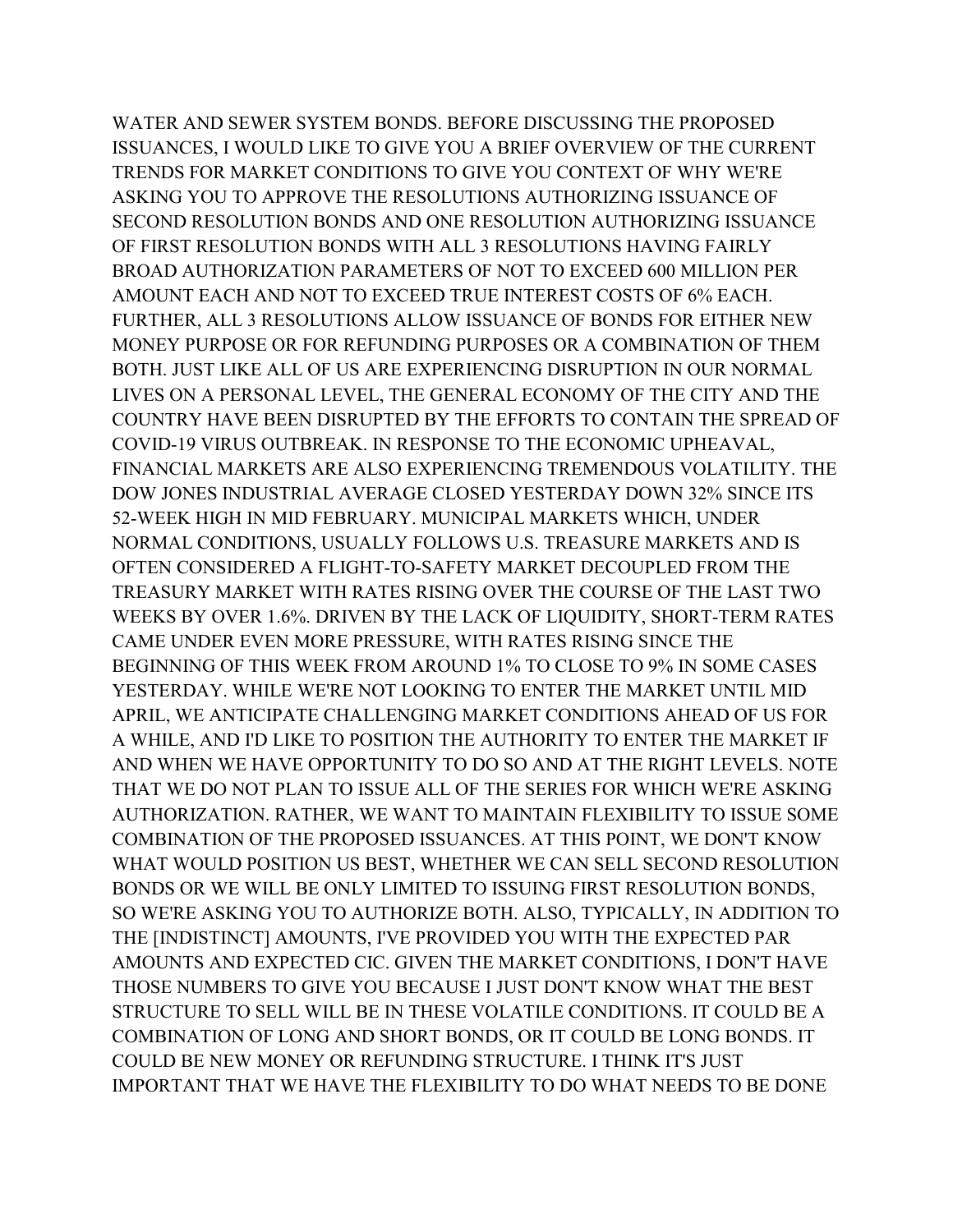TO MAKE SURE THAT WE CONTINUE WITH OUR MANDATE OF FINANCING THE SYSTEMS OR TO ENSURE CAPITAL EXPENDITURES IN THE MOST EFFICIENT MANNER. AT THIS POINT, LET ME PAUSE AND ASK IF THERE ARE ANY QUESTIONS OR COMMENTS OR CONCERNS. HEARING NO QUESTIONS OR COMMENTS, I WILL CALL A ROLL FOR VOTES. DELEGATE REPRESENTING COMMISSIONER BASIL SEGGOS, HOW DO YOU VOTE?

 $\gg$  AYE.

>> DELEGATE REPRESENTING COMMISSIONER JIHA, HOW DO YOU VOTE?

 $>>$  AYE.

>> DELEGATE REPRESENTING COMMISSIONER SAPIENZA, HOW DO YOU VOTE?

 $>>$  AYE.

>> MR. VON HOLLWEG, HOW DO YOU VOTE?

 $>>$  AYE.

>> MR. SHAW, HOW DO YOU VOTE?

 $>>$  AYE.

>> AND I, REPRESENTING BUDGET DIRECTOR HARTZOG, VOTE IN FAVOR OF THE PROPOSED RESOLUTION. THE COMMITTEE HAS UNANIMOUSLY APPROVED THE RESOLUTION. IS THERE ANY FURTHER BUSINESS BEFORE THE COMMITTEE BEFORE WE ADJOURN? SINCE THERE IS NO FURTHER BUSINESS, I WILL ASK FOR A VOTE TO ADJOURN. DELEGATE REPRESENTING COMMISSIONER BASIL SEGGOS, HOW DO YOU VOTE?

 $>>$  AYE.

>> DELEGATE REPRESENTING COMMISSIONER JIHA, HOW DO YOU VOTE?

 $>>$  AYE.

>> DELEGATE REPRESENTING COMMISSIONER SAPIENZA, HOW DO YOU VOTE?

 $>>$  AYE.

>> MR. VON HOLLWEG, HOW DO YOU VOTE?

 $>>$  AYE.

>> MR. SHAW, HOW DO YOU VOTE?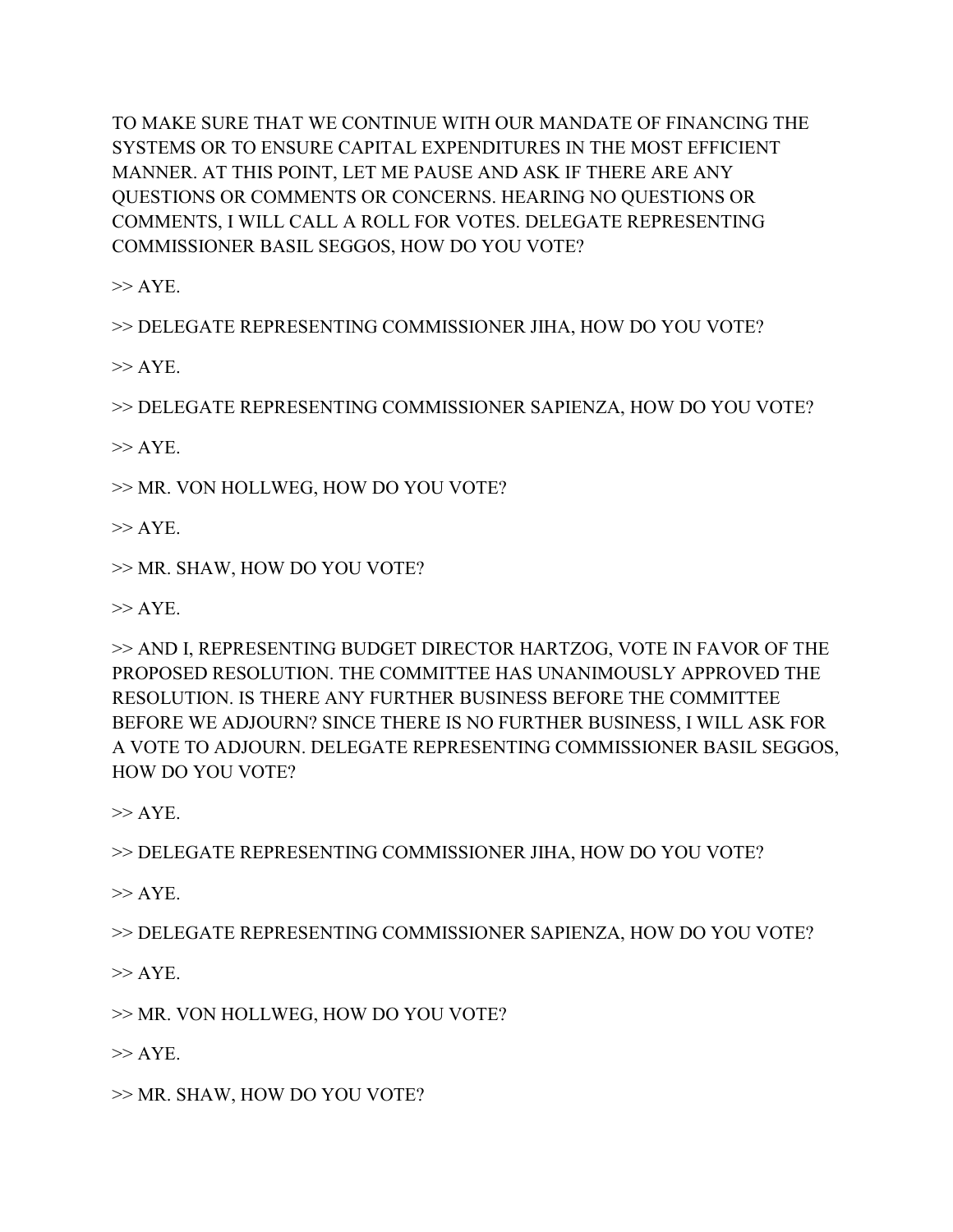$\gg$  AYE.

>> AND I, REPRESENTING BUDGET DIRECTOR HARTZOG, VOTE IN FAVOR OF ADJOURNING. THANK YOU, EVERYONE. THE FINANCE COMMITTEE IS NOW ADJOURNED.

## BOARD OF DIRECTORS MEETING

I'D LIKE TO CALL TO ORDER A MEETING OF THE BOARD OF DIRECTORS OF THE NEW YORK CITY MUNICIPAL WATER FINANCE AUTHORITY. I'M OLGA CHERNAT, DELEGATE FOR BUDGET DIRECTOR HARTZOG AND CHAIR OF THE BOARD OF DIRECTORS. AS WITH THE FINANCE COMMITTEE MEETING, I ASK THAT EVERYONE KEEP THEIR PHONES MUTED UNLESS SPEAKING AND ANNOUNCE THEIR NAME IF THEY DO SPEAK. DEBORAH, WOULD YOU PLEASE CALL THE ROLL OF THE BOARD OF DIRECTORS MEETING?

>> MELANIE HARTZOG? MELANIE HARTZOG?

>> OLGA CHERNAT--OLGA CHERNAT FOR DIRECTOR HARTZOG.

>> BASIL SEGGOS?

>> ROBERT ELBURN FOR COMMISSIONER SEGGOS.

>> JACQUES JIHA?

>> ROBIN LEE FOR COMMISSIONER JIHA.

>> VINCENT SAPIENZA?

>> JOSEPH MURIN FOR COMMISSIONER SAPIENZA.

>> MAX VON HOLLWEG?

>> I'M PRESENT.

 $\gg$  MARC SHAW?

 $\gg$  HERE.

>> WE HAVE A QUORUM.

>> THANK YOU, DEBORAH. THE FIRST ITEM ON THE AGENDA IS APPROVAL OF THE MINUTES OF THE PREVIOUS BOARD OF DIRECTORS MEETING. THE MINUTES OF THE MEETING HAVE BEEN CIRCULATED FOR THE BOARD'S REVIEW. ARE THERE ANY COMMENTS OR CHANGES? HEARING NO QUESTIONS OR COMMENTS,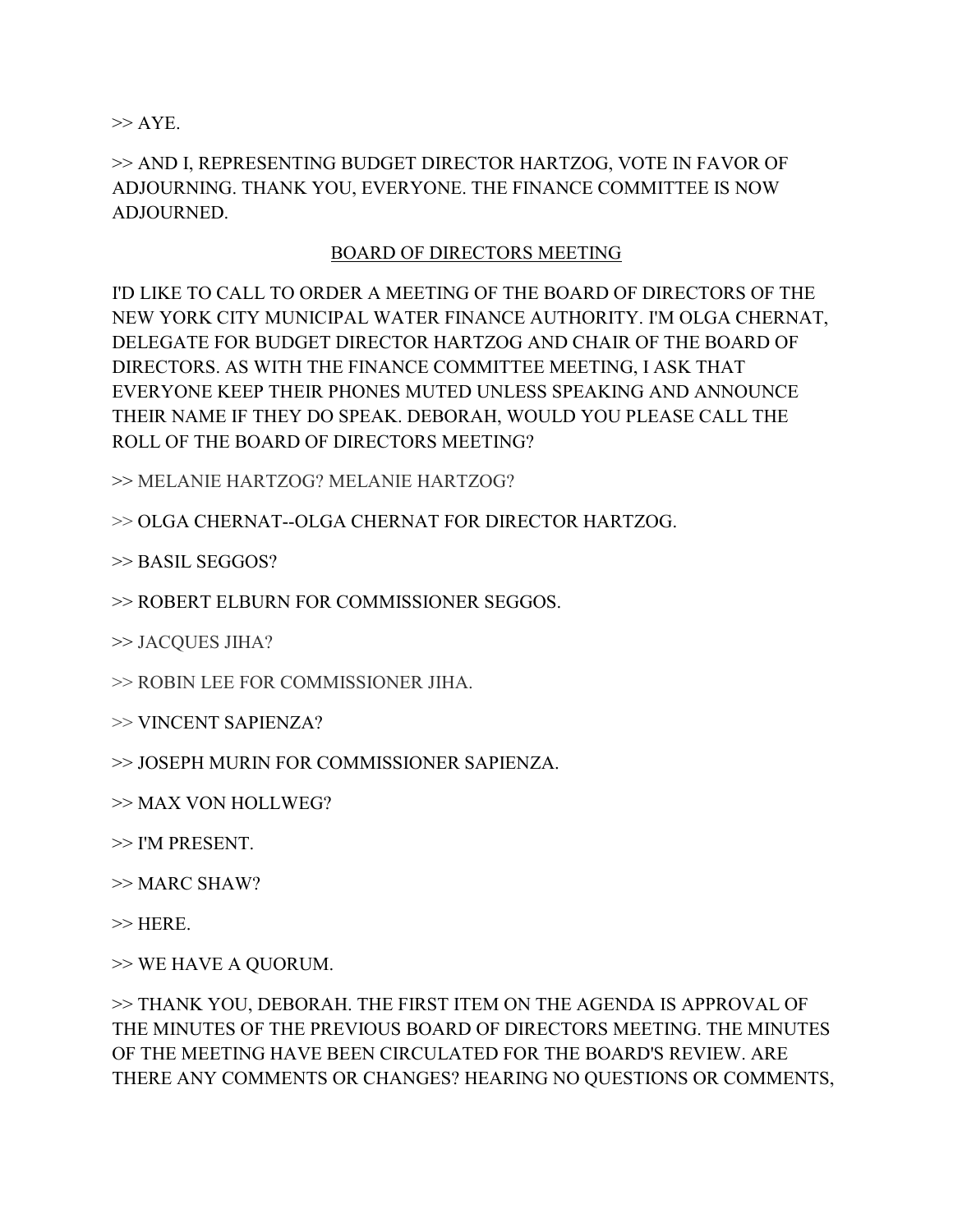I WILL CALL THE ROLL FOR A VOTE. DELEGATE REPRESENTING COMMISSIONER BASIL SEGGOS, HOW DO YOU VOTE?

 $>>$  AYE.

>> DELEGATE REPRESENTING COMMISSIONER JIHA, HOW DO YOU VOTE?

 $>>$  AYE.

>> DELEGATE REPRESENTING COMMISSIONER SAPIENZA, HOW DO YOU VOTE?

 $\gg$  AYE.

>> MR. VON HOLLWEG, HOW DO YOU VOTE?

 $\gg$  AYE.

>> MR. SHAW, HOW DO YOU VOTE?

 $>>$  AYE.

>> AND I, REPRESENTING BUDGET DIRECTOR HARTZOG, VOTE IN FAVOR OF THE PROPOSED RESOLUTION. THE BOARD HAS UNANIMOUSLY APPROVED THE RESOLUTION. THE NEXT ITEM ON THE AGENDA IS THE APPROVAL OF SUPPLEMENTARY RESOLUTION NUMBER 1--LET'S SEE; I'M SORRY--156 AUTHORIZING THE ISSUANCE OF THAT AUTHORITY'S FISCAL 2020 SERIES FF SECOND GENERAL RESOLUTION WATER AND SEWER SYSTEM BONDS. THE PROPOSED RESOLUTION HAS BEEN RECOMMENDED BY THE FINANCE COMMITTEE. ARE THERE ANY COMMENTS, QUESTIONS, OR ITEMS FOR DISCUSSION? HEARING NO QUESTIONS OR COMMENTS, I WILL CALL THE ROLL FOR A VOTE. DELEGATE REPRESENTING COMMISSIONER BASIL SEGGOS, HOW DO YOU VOTE?

 $>>$  AYE.

>> DELEGATE REPRESENTING COMMISSIONER JIHA, HOW DO YOU VOTE?

 $>>$  AYE.

>> DELEGATE REPRESENTING COMMISSIONER SAPIENZA, HOW DO YOU VOTE?

 $>>$  AYE.

>> MR. VON HOLLWEG, HOW DO YOU VOTE?

 $>>$  AYE.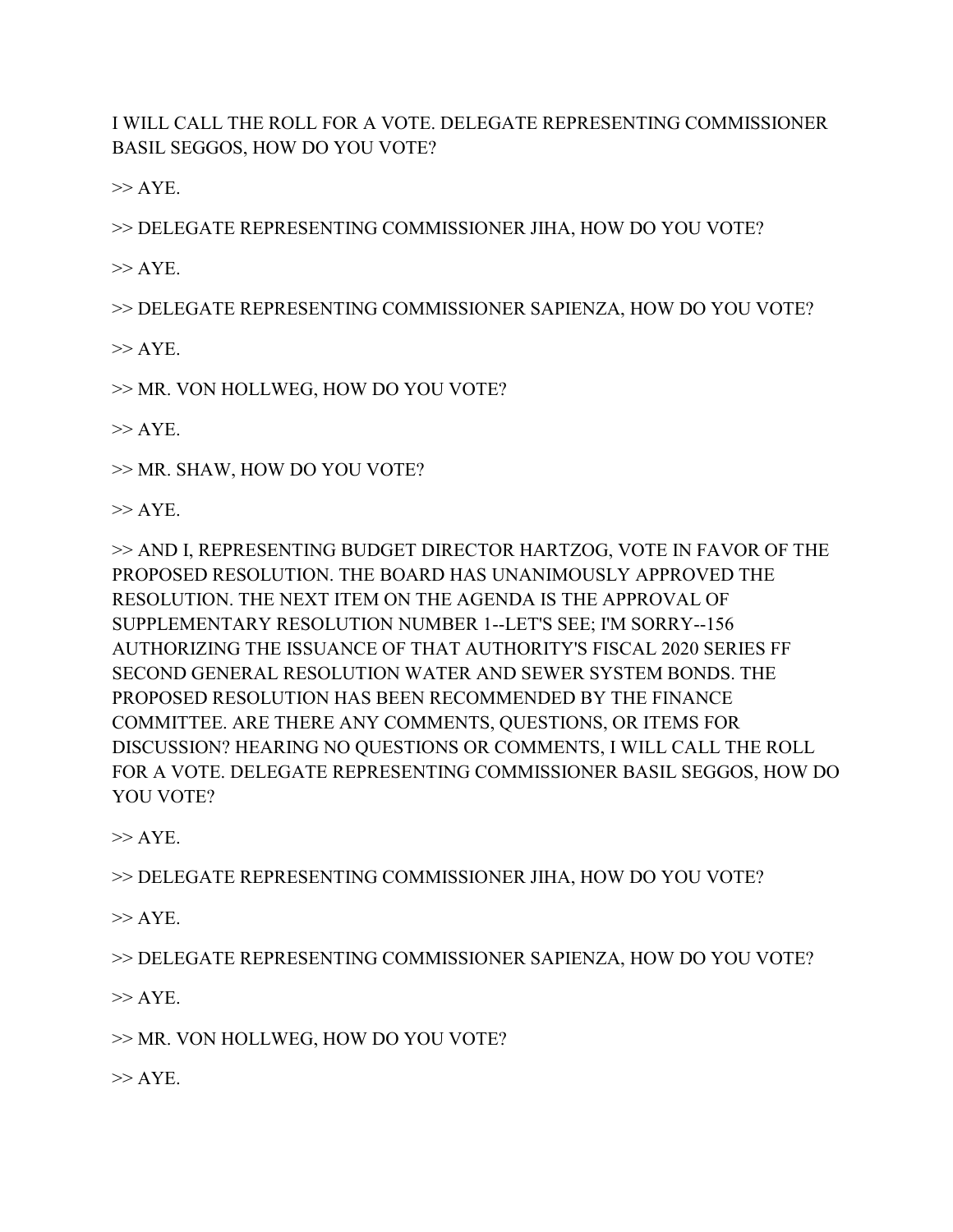>> MR. SHAW, HOW DO YOU VOTE?

 $\gg$  AYE.

>> AND I, REPRESENTING BUDGET DIRECTOR HARTZOG, VOTE IN FAVOR OF THE PROPOSED RESOLUTION. THE BOARD HAS UNANIMOUSLY APPROVED THE RESOLUTION. THE NEXT ITEM ON THE AGENDA IS THE APPROVAL OF SUPPLEMENTAL RESOLUTION NUMBER 157 AUTHORIZING THE ISSUANCE OF THE AUTHORITY'S FISCAL 2020 SERIES GG SECOND GENERAL RESOLUTION WATER AND SEWER SYSTEM BONDS. THE PROPOSED RESOLUTION HAS BEEN RECOMMENDED BY THE FINANCE COMMITTEE. ARE THERE ANY COMMENTS, QUESTIONS, OR DISCUSSION ITEMS? HEARING NO QUESTIONS OR COMMENTS, I WILL CALL THE ROLL FOR A VOTE. DELEGATE REPRESENTING COMMISSIONER BASIL SEGGOS, HOW DO YOU VOTE?

 $>>$  AYE.

>> DELEGATE REPRESENTING COMMISSIONER JIHA, HOW DO YOU VOTE?

 $>>$  AYE.

>> DELEGATE REPRESENTING COMMISSIONER SAPIENZA, HOW DO YOU VOTE?

 $>>$  AYE.

>> MR. VON HOLLWEG, HOW DO YOU VOTE?

 $>>$  AYE.

>> MR. SHAW, HOW DO YOU VOTE?

 $>>$  AYE.

>> AND I, REPRESENTING BUDGET DIRECTOR HARTZOG, VOTE IN FAVOR OF THE PROPOSED RESOLUTION. THE BOARD HAS UNANIMOUSLY APPROVED THE RESOLUTION. THE NEXT ITEM ON THE AGENDA IS THE APPROVAL OF SUPPLEMENTAL RESOLUTION NUMBER 85 AUTHORIZING THE ISSUANCE OF THE AUTHORITY'S FISCAL 2020 SERIES "A" GENERAL RESOLUTION WATER AND SEWER SYSTEM BONDS. THE PROPOSED RESOLUTION HAS BEEN RECOMMENDED BY THE FINANCE COMMITTEE. ARE THERE ANY COMMENTS OR QUESTIONS? HEARING NO QUESTIONS OR COMMENTS, I WILL CALL THE ROLL FOR A VOTE. DELEGATE REPRESENTING COMMISSIONER BASIL SEGGOS, HOW DO YOU VOTE?

 $>>$  AYE.

>> DELEGATE REPRESENTING COMMISSIONER JIHA, HOW DO YOU VOTE?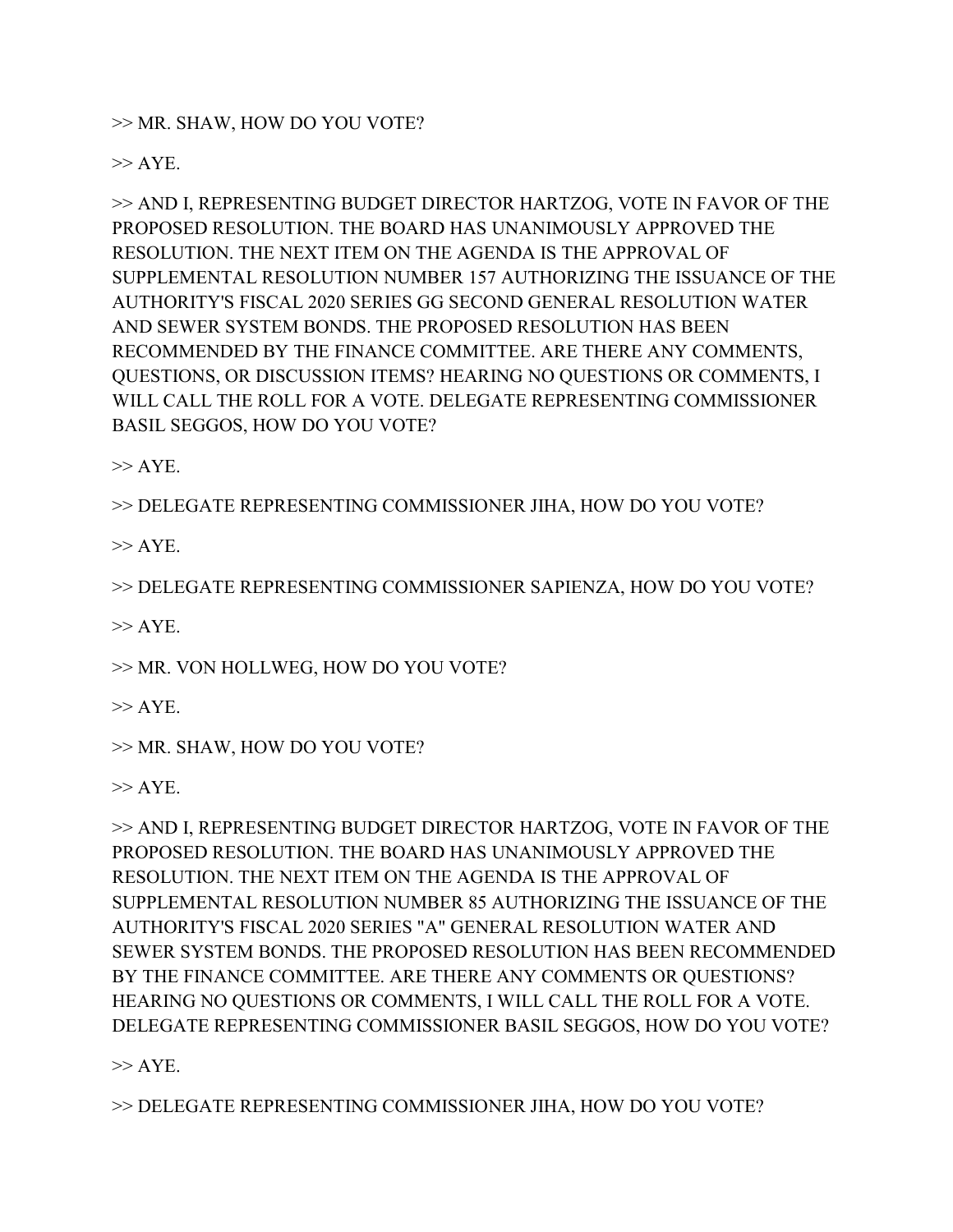$\gg$  AYE.

>> DELEGATE REPRESENTING COMMISSIONER SAPIENZA, HOW DO YOU VOTE?

 $>>$  AYE.

>> MR. VON HOLLWEG, HOW DO YOU VOTE?

 $\gg$  AYE.

>> MR. SHAW, HOW DO YOU VOTE?

 $>>$  AYE.

>> AND I, REPRESENTING BUDGET DIRECTOR HARTZOG, VOTE IN FAVOR OF THE PROPOSED RESOLUTION. THE BOARD HAS UNANIMOUSLY APPROVED THE RESOLUTION. MOVING ON, THE NEXT ITEM ON THE AGENDA IS THE APPROVAL OF THE AUTHORITY'S BUDGET AND FINANCIAL PLAN PURSUANT TO SECTION 2801(1) OF THE PUBLIC AUTHORITIES LAW. THE AUTHORITY IS REQUIRED TO SUBMIT A BUDGET REPORT TO VARIOUS STATE OFFICIALS. THE BUDGET REPORT THAT WAS PROVIDED TO YOU AHEAD OF THE MEETING CONTAINS ESTIMATED RECEIPTS AND EXPENDITURES FOR THE CURRENT YEAR AND OUR 5-YEAR FORECAST. WE ALSO HAVE OUR PROJECTED EXPENDITURES FOR CURRENT BUDGET YEAR AND FOR OUR NEXT FISCAL YEAR. MAKING THIS REPORT ALSO FULFILLS THE REQUIREMENT OF SECTION 2800(1 THROUGH 14) OF THE PUBLIC AUTHORITIES LAW TO SUBMIT TO VARIOUS STATE OFFICIALS THE 4-YEAR FINANCIAL PLAN, INCLUDING A CURRENT AND PROJECTED CAPITAL BUDGET; AN OPERATING BUDGET REPORT, INCLUDING AN ACTUAL-VERSUS-ESTIMATED BUDGET; AND AN ANALYSIS AND MEASUREMENT OF FINANCIAL AND OPERATING PERFORMANCE, SO THE SCHEDULE THAT WE PROVIDED EARLIER, WE HAVE OUR COMPTROLLER AND DEPUTY COMPTROLLER AVAILABLE TO ANSWER IF YOU HAVE ANY QUESTIONS. ARE THERE ANY QUESTIONS ON EITHER THE ADMINISTRATIVE BUDGETS PRESENTATION OR THE 202 BUDGET AND OUR 5-YEAR PLAN? HEARING NO QUESTIONS, I WILL NOW CALL THE ROLL--I WILL NOW CALL THE ROLL FOR A VOTE. DELEGATE REPRESENTING COMMISSIONER BASIL SEGGOS, HOW DO YOU VOTE?

 $>>$  AYE.

>> DELEGATE REPRESENTING COMMISSIONER JIHA, HOW DO YOU VOTE?

 $>>$  AYE.

>> DELEGATE REPRESENTING COMMISSIONER SAPIENZA, HOW DO YOU VOTE?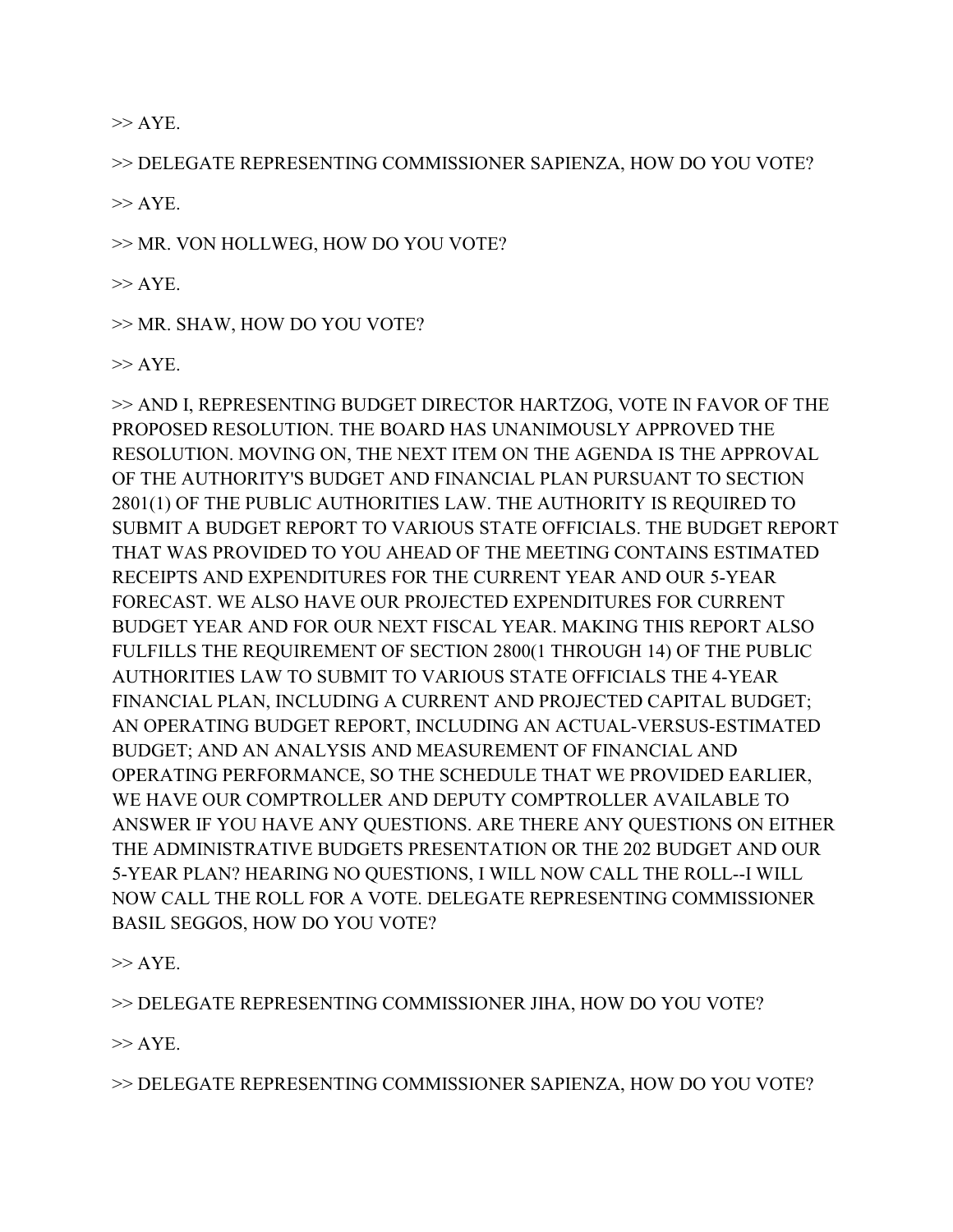$\gg$  AYE.

>> MR. VON HOLLWEG, HOW DO YOU VOTE?

 $>>$  AYE.

>> MR. SHAW, HOW DO YOU VOTE?

 $\gg$  AYE.

>> AND I, REPRESENTING BUDGET DIRECTOR HARTZOG, VOTE IN FAVOR OF THE PROPOSED RESOLUTION. THE BOARD HAS UNANIMOUSLY APPROVED ADOPTION OF THE BUDGET AND THE FINANCIAL PLAN. THE FINAL ITEM ON THE AGENDA IS A RESOLUTION AUTHORIZING THE AUTHORITY TO PROCURE DIRECTORS AND OFFICERS INSURANCE. THE AUTHORITY'S BROKER USI IS CURRENTLY SOLICITING [INDISTINCT] FOR THE INSURANCE. THE PROPOSED RESOLUTION WOULD ALLOW THE AUTHORITY TO PROCURE POLICIES FOR THE UPCOMING YEAR BEGINNING JUNE 25, 2020, FOR A NOT-TO-EXCEED CAP OF \$315,000. THIS INCLUDES A CUSHION WITH THE EXPECTATION THAT THE ACTUAL COST WILL BE LOWER. LAST YEAR, WE PAID JUST UNDER 200,000, BUT OUR BROKER HAS ADVISED US THAT, DUE TO THE VOLATILITY IN THE INSURANCE MARKETPLACE RIGHT NOW, IT WOULD BE SAFER TO BUILD IN A CUSHION. ARE THERE ANY QUESTIONS ABOUT THE PROPOSED RESOLUTION? HEARING NO QUESTIONS, I WILL NOW CALL THE ROLL FOR A VOTE. DELEGATE REPRESENTING COMMISSIONER BASIL SEGGOS, HOW DO YOU VOTE?

 $\gg$  AYE.

>> DELEGATE REPRESENTING COMMISSIONER JIHA, HOW DO YOU VOTE?

 $>>$  AYE.

>> DELEGATE REPRESENTING COMMISSIONER SAPIENZA, HOW DO YOU VOTE?

 $\gg$  AYE.

>> MR. VON HOLLWEG, HOW DO YOU VOTE?

 $>>$  AYE.

>> MR. SHAW, HOW DO YOU VOTE?

 $\gg$  AYE.

>> AND I, REPRESENTING BUDGET DIRECTOR HARTZOG, VOTE IN FAVOR OF THE PROPOSED RESOLUTION. THE BOARD HAS UNANIMOUSLY APPROVED THE